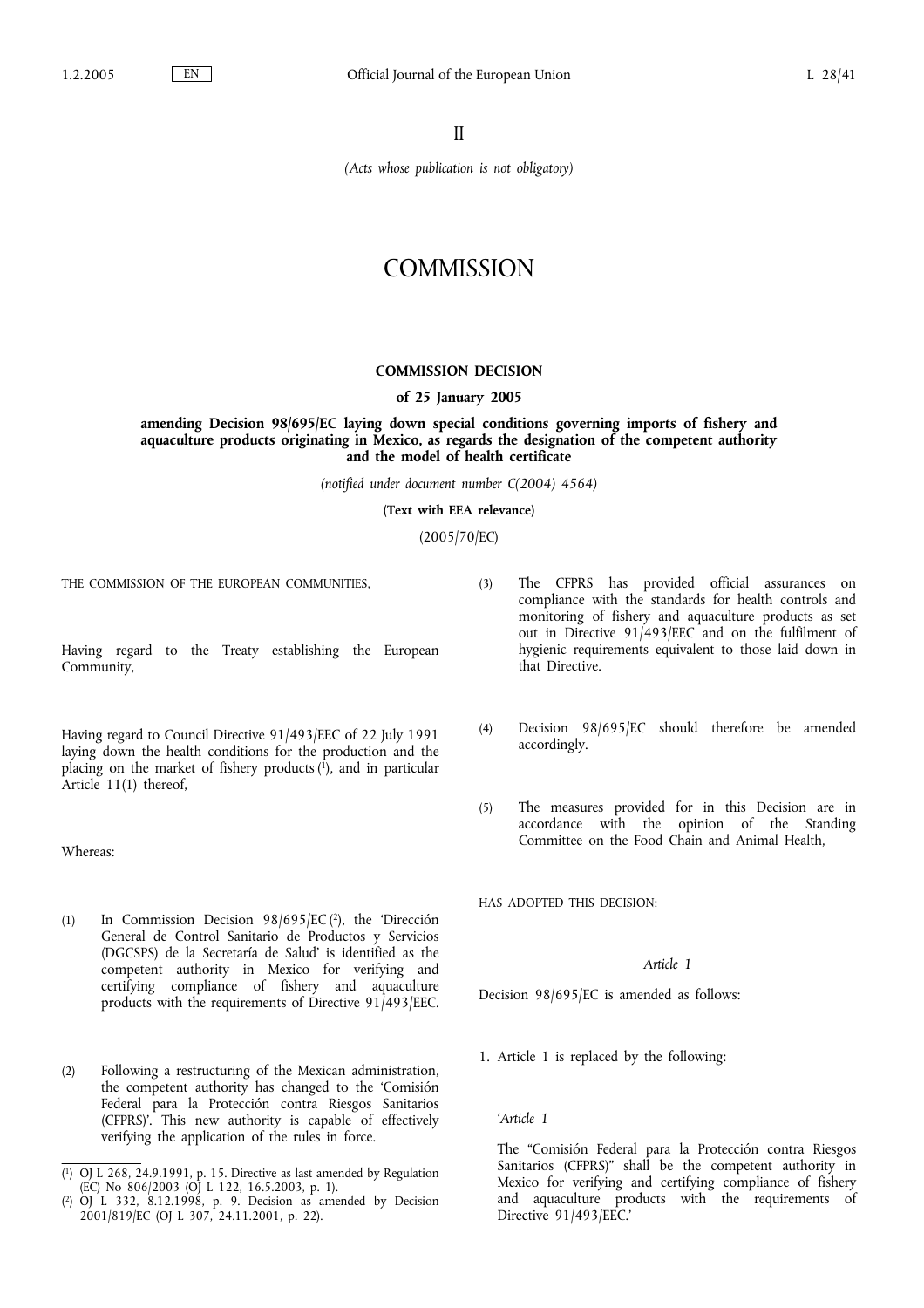2. In Article 3, paragraph 2 is replaced by the following:

'2. Certificates must bear the name, capacity and signature of the representative of the CFPRS and the latter's official stamp in a colour different from that of other endorsements.'

3. Annex A is replaced by the text in the Annex to this Decision.

#### *Article 2*

This Decision shall apply from 17 March 2005.

#### *Article 3*

This Decision is addressed to the Member States.

Done at Brussels, 25 January 2005.

*For the Commission* Markos KYPRIANOU *Member of the Commission*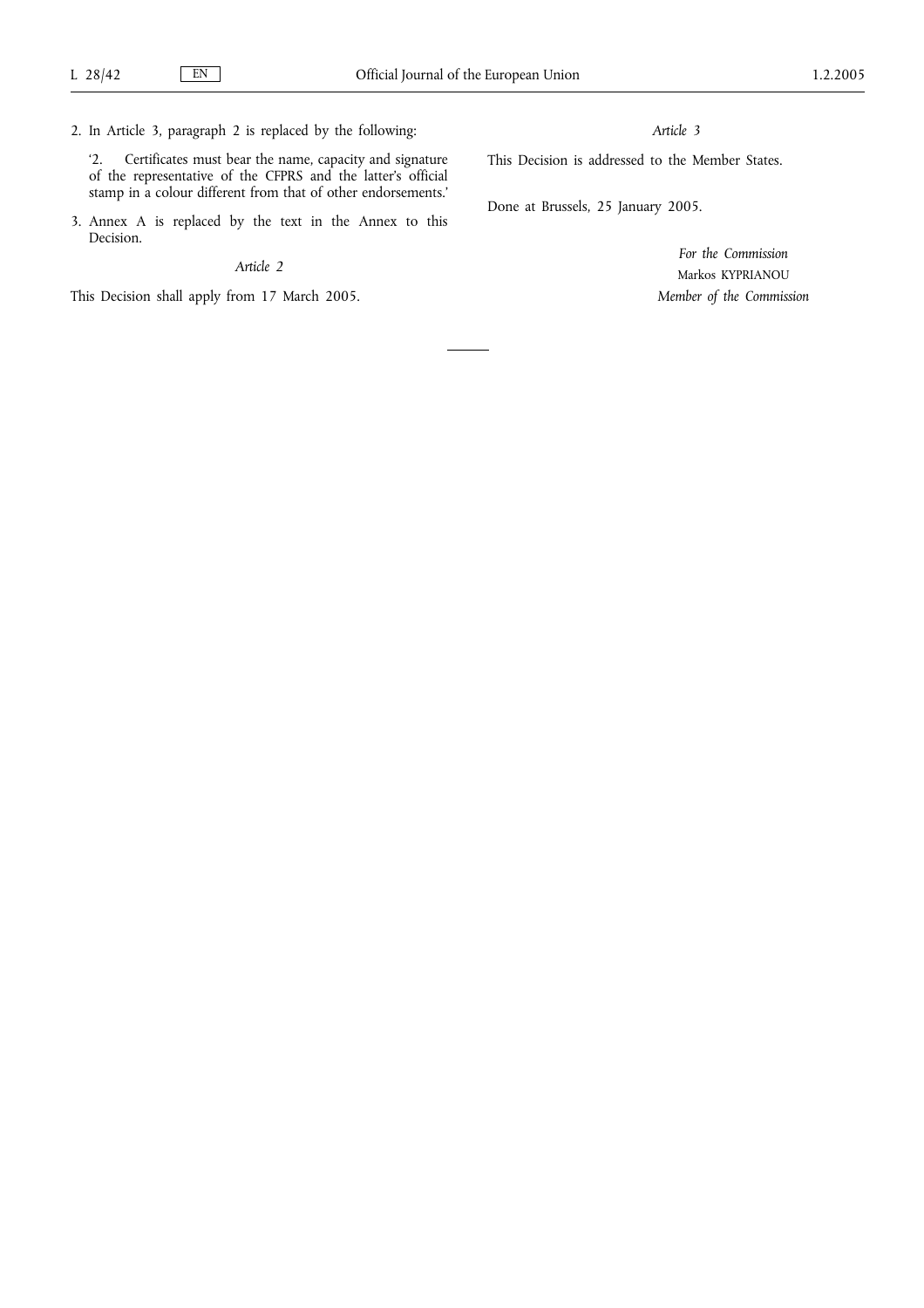# *ANNEX*

## *'ANNEX A*

# **HEALTH CERTIFICATE**

**for fishery products from Mexico and intended for export to the European Community, excluding bivalve molluscs, echinoderms, tunicates and marine gastropods in whatever form**

| Country of dispatch:                        | <b>MEXICO</b>                                                         |  |  |  |
|---------------------------------------------|-----------------------------------------------------------------------|--|--|--|
| Competent authority:                        | Comisión Federal para la Protección contra Riesgos Sanitarios (CFPRS) |  |  |  |
| I. Details identifying the fishery products |                                                                       |  |  |  |
|                                             |                                                                       |  |  |  |
|                                             |                                                                       |  |  |  |
|                                             |                                                                       |  |  |  |
|                                             |                                                                       |  |  |  |
|                                             |                                                                       |  |  |  |
|                                             |                                                                       |  |  |  |
|                                             |                                                                       |  |  |  |
|                                             |                                                                       |  |  |  |
|                                             |                                                                       |  |  |  |

# II. Origin of products

Name(s) and official approval number(s) of establishment(s), factory vessel(s), or cold store(s) approved or freezer 

## III. Destination of products

The products are dispatched:

(place of dispatch)

(country and place of destination)

 $\overline{(^{1})}$  Delete where applicable.<br>  $\overline{(^{2})}$  Live, refrigerated, frozen, salted, smoked, preserved.